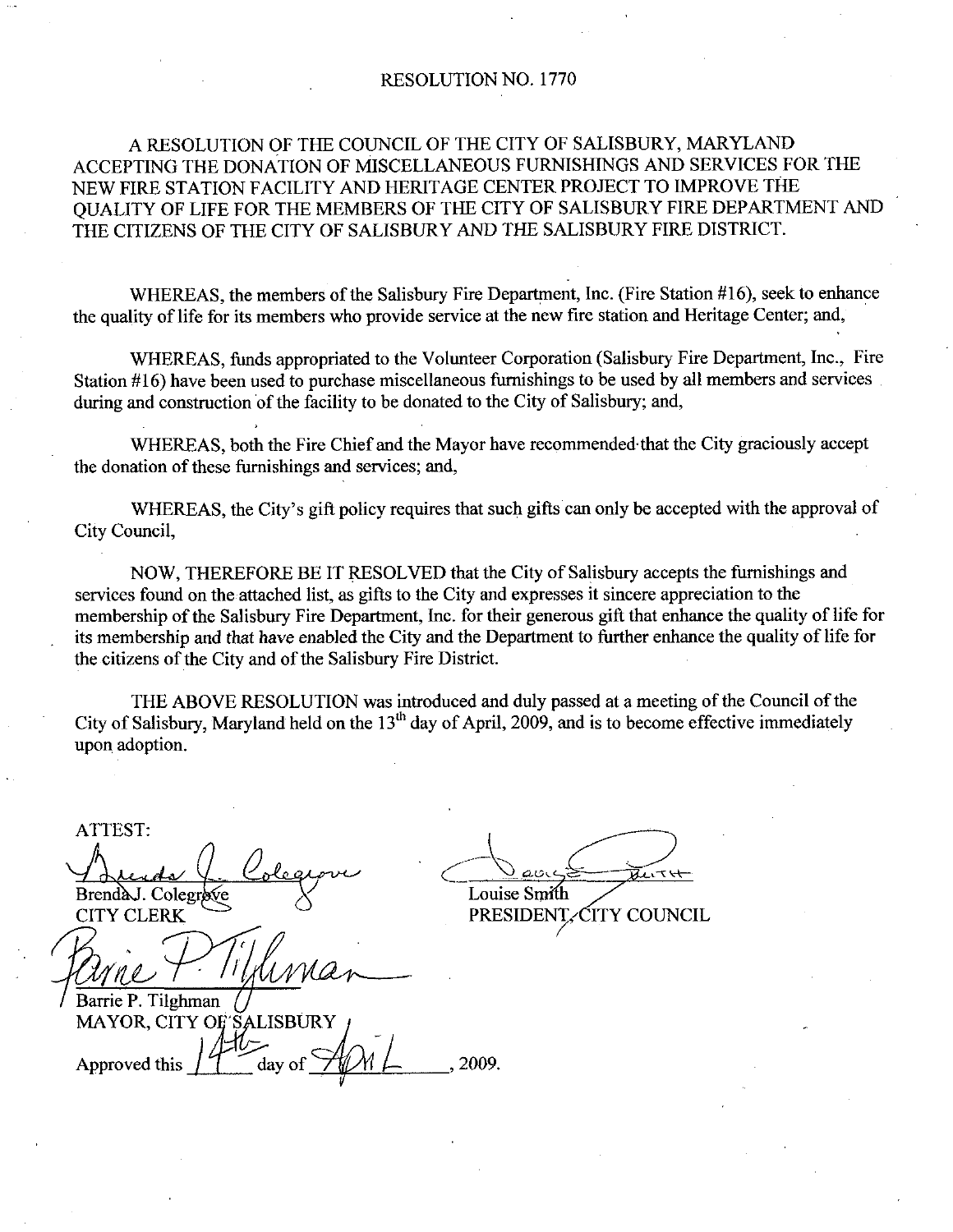## NEW FIRE STATION #16 / HERITAGE CENTER FURNISHINGS / SERVICES – GIFTED TO CITY

| Cole+Russell Architect fees                    | \$45,000:00              |
|------------------------------------------------|--------------------------|
| Design Atlantic design for Heritage Center     | \$15,000.00              |
| Bell Project total all labor and materials     | \$30,919.39              |
| Capitol Exhibit on Heritage Center             | \$57,499.00              |
| Brass Pole (pole only, Heritage Center)        | \$6,561.54               |
| Gillis Gilkerson (equipment installation       |                          |
| and Heritage Center)                           | \$21,877.75              |
| Grill, picnic tables, audio visual equipment,  |                          |
| miscellaneous kitchen equipment and supplies)  | \$19,761.22              |
| Refurbish tables                               | \$2,876.00               |
| Hose Shelving and roller                       | \$<br>2,551.74           |
| Tools for shop                                 | \$<br>4,836.61           |
| Carts for Tables and Chairs                    | \$<br>685.96             |
| Opening Ceremonies gifts                       | $\frac{1}{2}$ , 2,324.52 |
| $(5)$ Computers, $(4)$ printers, $(1)$ router, |                          |
| network licenses, installation fees            | $9,730.09$ .<br>\$       |
| Photographs and videos for Heritage Center     | \$<br>1,952.50           |
|                                                |                          |

Total \$221,576.32